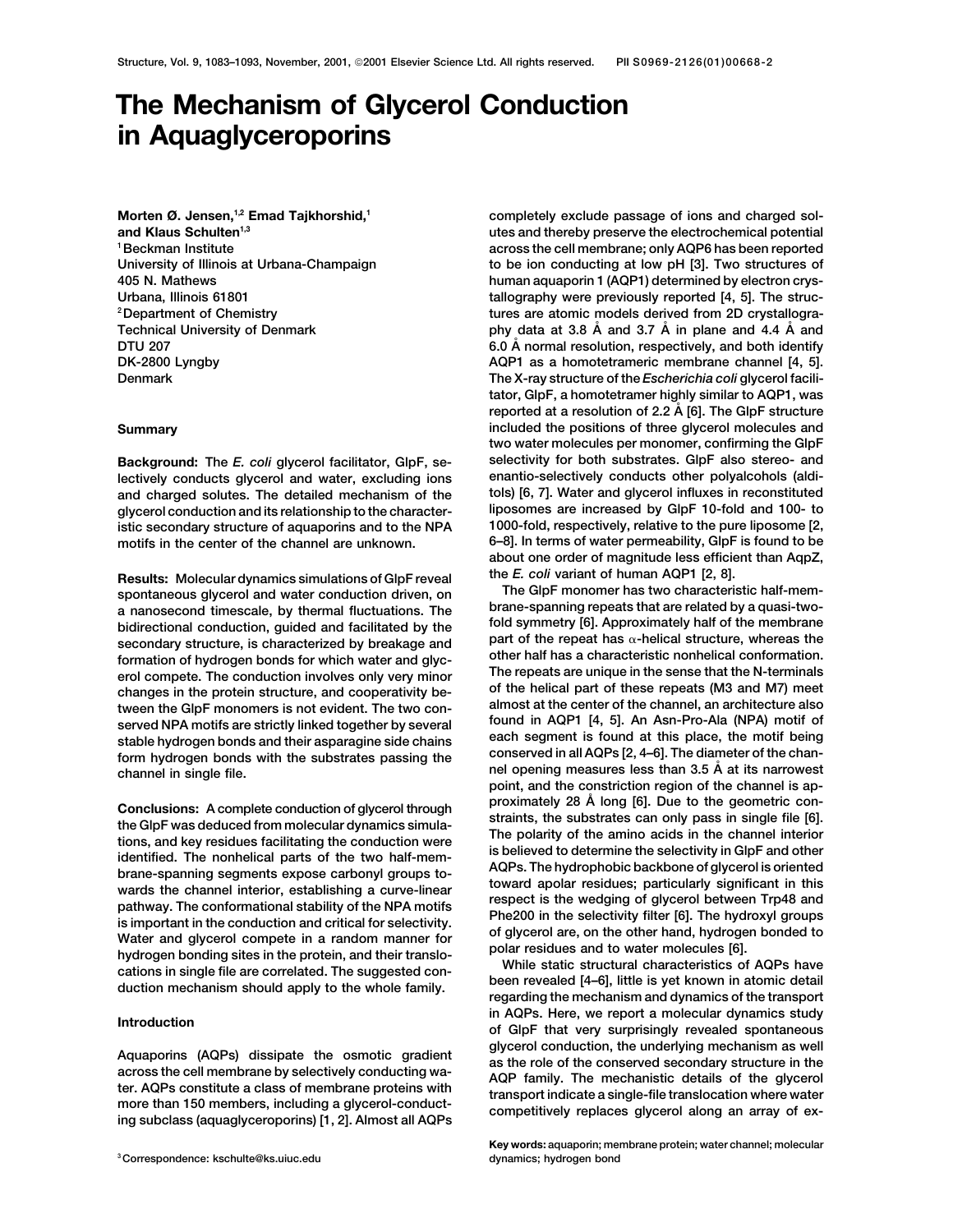

### **Figure 1. Simulated Systems**

**System 1 with three glycerol molecules per monomer: (a) glycerols at initial symmetrical positions and (b) glycerols after 1 ns of molecular dynamics. System 2 with one glycerol per monomer: (c) glycerol at initial symmetrical position, and (d) glycerol after 1 ns of molecular dynamics. The direction of periplasm and cytoplasm is upwards and downwards, respectively. The glycerol molecules in system 1 are enumerated G1, G2, and G3 toward the cytoplasm. Glycerol molecules are rendered in van der Waals representation; glycerols from different monomers partly overlap due to choice of perspective. GlpF monomers 1–4 are rendered in blue, red, gray, and orange, respectively. The hydrophobic parts of the lipid molecules are rendered in yellow; N and O atoms are shown in blue and red, respectively. Water molecules are presented as red points. One can recognize the hydrophobic matching of the lipid bilayer and the protein through the decrease of the membrane thickness toward the protein-lipid interface, particularly in (b) and (d).**

**posed carbonyl groups. Well-defined binding sites in- ysis of the resulting structure suggested the position of side the channel are formed by the selectivity filter and the protein relative to the lipid membrane [6]. The POPE**

**lateral distance from the protein measured about 38.0 A˚ molecules per monomer and one with a single glycerol ,** molecule per monomer. We denote these systems, corresponding to  $d<sub>L</sub> = 28.0$  Å. The laterally distant lipid **shown in Figure 1, as system 1 and system 2, respec- molecules, which were more than 15 A˚ away from the tively. System 1 was constructed using only information protein, became vertically separated with a** *dP-P* **value of** from the observed crystallographic structure (see Ex- **). About 42.0 Å** (d<sub>L</sub> = 32.0 Å). Therefore, compared to the perimental Procedures). Due to the high concentration initial configuration ( $d_L(t=0 \text{ ns}) = 30.6 \text{ Å}$ ), the membrane **of glycerol (15% v/v) used in the crystallization medium became compressed at the protein-lipid interface and [6], each monomer in the crystal structure contains three expanded significantly distant from the protein with a glycerol molecules (Figure 1a). However, under physio- membrane thickness that is in agreement with the relogical glycerol concentrations, the number of glycerol contract value of the bulk POPE membrane of 32.0 Å molecules per monomer is smaller. Therefore, we have [9–11]. also carried out simulations on system 2, which has only The described membrane relaxation and hydrophobic one glycerol per monomer. matching at the protein-lipid interface are manifested in**

**To account for the membrane environment, GlpF was correctly described along with the bilayer hydrophobic embedded in a (16:0/18:1c9) palmitoyloleylphosphatidyl- thickness,** *dL***, measured at the box boundaries. Due to ethanolamine (POPE) bilayer, which is being considered hydrophobic dispersion interactions at the protein-lipid as a good model for the** *E. coli* **membrane [9]. Although interface,** *dL* **decreases about 2.5 A˚ during the simulation** GlpF was crystallized from a surfactant medium [6], anal-

**the NPA motifs. membrane employed here had an initial vertical separa**tion of 39.6 Å between the P atoms  $(d_{P-P})$  of the two **Results and Discussion lattice monolayers, corresponding to an initial hydrophobic thickness (***dL***) of 30.6 A˚ . After 1 ns of equilibration,** Two systems were simulated, one with three glycerol the average  $d_{P-P}$  value of the lipids located within a 5  $\AA$ 

**the membrane curvature clearly discernable in Figures The Protein-Lipid Interface 1b and 1d. Despite the short length scale of the simuand Hydrophobic Matching lated system, the position of GlpF in the membrane is** implying  $d_i$  ( $t = 1$  ns) matches the hydrophobic thickness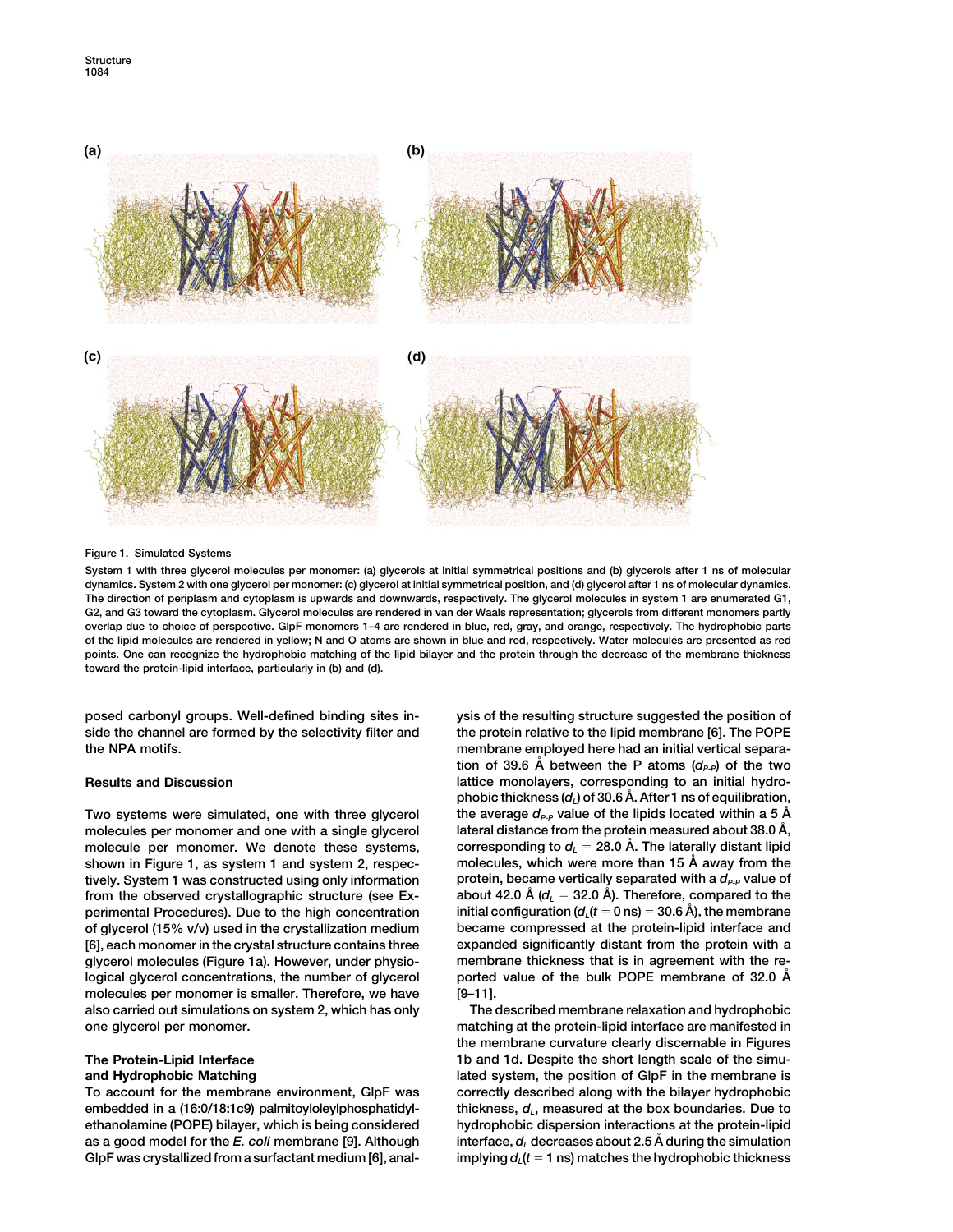

**Figure 2. Glycerol Diffusion in Different Monomers after 1 ns**

**Simulation snapshots of the four monomers in system 1: (a) glycerol molecules located as in the crystal structure at** *t* - **0; (b–e) monomers 1–4 at** *t* - **1 ns. Water molecules located close to glycerol and/or inside the channel are shown. The two half-membrane-spanning repeats are presented; the nonhelical parts are in red, the NPA motifs are in green, and the -helical parts are in blue.**

**of the protein. None of the polar residues at the periplas- structure in Figure 2a. The displaced glycerol molecules mic and cytoplasmic faces of the protein are in contact were found to move randomly and independently in dif**with the apolar part of the lipid membrane. A similar ferent monomers. In monomers 1 and 4 of system 1, **lipid relaxation has been previously observed [10] and glycerol 1 and 2 (Figures 2b and 2e) diffused toward is also in accord with theoretical models [11–15]. the periplasm; glycerol 1 moved completely into the**

**The simulations revealed conduction of glycerol both in system 1 and in system 2. The rather unexpected finding constitutes the main result of our study and permitted us to investigate the conduction mechanism in atomic detail. The conduction can be ascribed to thermal fluctuations arising spontaneously in our simulations. In the constriction region of the channel, centered around the NPA motifs and starting from the position of the selectivity filter (residues Trp48, Phe200, and Arg206), glycerol undergoes purely one-dimensional diffusion along the channel axis (coordinate** *z***). Figure 2 compares the glycerol positions after 1 ns of simulation of system 1 to the initial positions in the GlpF crystal structure. The complete glycerol pathway deduced from the spontaneous diffusion in monomers 1–4 of this system is illustrated in Figure 3. The conduction of glycerol occurred independently in each GlpF monomer (Figure 2). Cooperativity of conformational changes implying coordinated glycerol conduction between the monomers was not discernible. In fact, the glycerol conduction occurred without noticeable changes in secondary, tertiary, and quaternary protein structures. In the vestibules of the channel, rotation of the glycerol molecules was observed. In the constriction part of the channel, rotation** along the glycerol long axis was restricted, and the ali-<br>phatic backbone of all glycerol molecules was predomi-<br>nantly facing the apolar part of the channel interior in<br>accord with the stereo- and enantio-selectivity of G **of the displaced glycerol molecules are shown relative placed glycerols are shown as transparent molecules. The two half-**

**compared to the initial glycerol positions in the crystal tively.**

**aqueous phase. Glycerol 1 was initially (in the crystal Spontaneous, Bidirectional Glycerol Conduction structure; see Figure 2a) hydrogen bonded to only a**



**[6, 7]. This is evident from Figure 3 where the positions structure (G1, G2, and G3) are rendered as solid molecules. Dismembrane-spanning repeats are also shown; nonhelical parts (resi- to the glycerol molecules in the crystal structure.** In simulations of system 1, most glycerol molecules<br>were displaced relative to their initial positions in the<br>crystal structure. Figures 2b-2e display the final glycerol<br>positions in the crystal structure. Figures 2b-2e d in the cytoplasmic (lower) and periplasmic (upper) repeats, respec-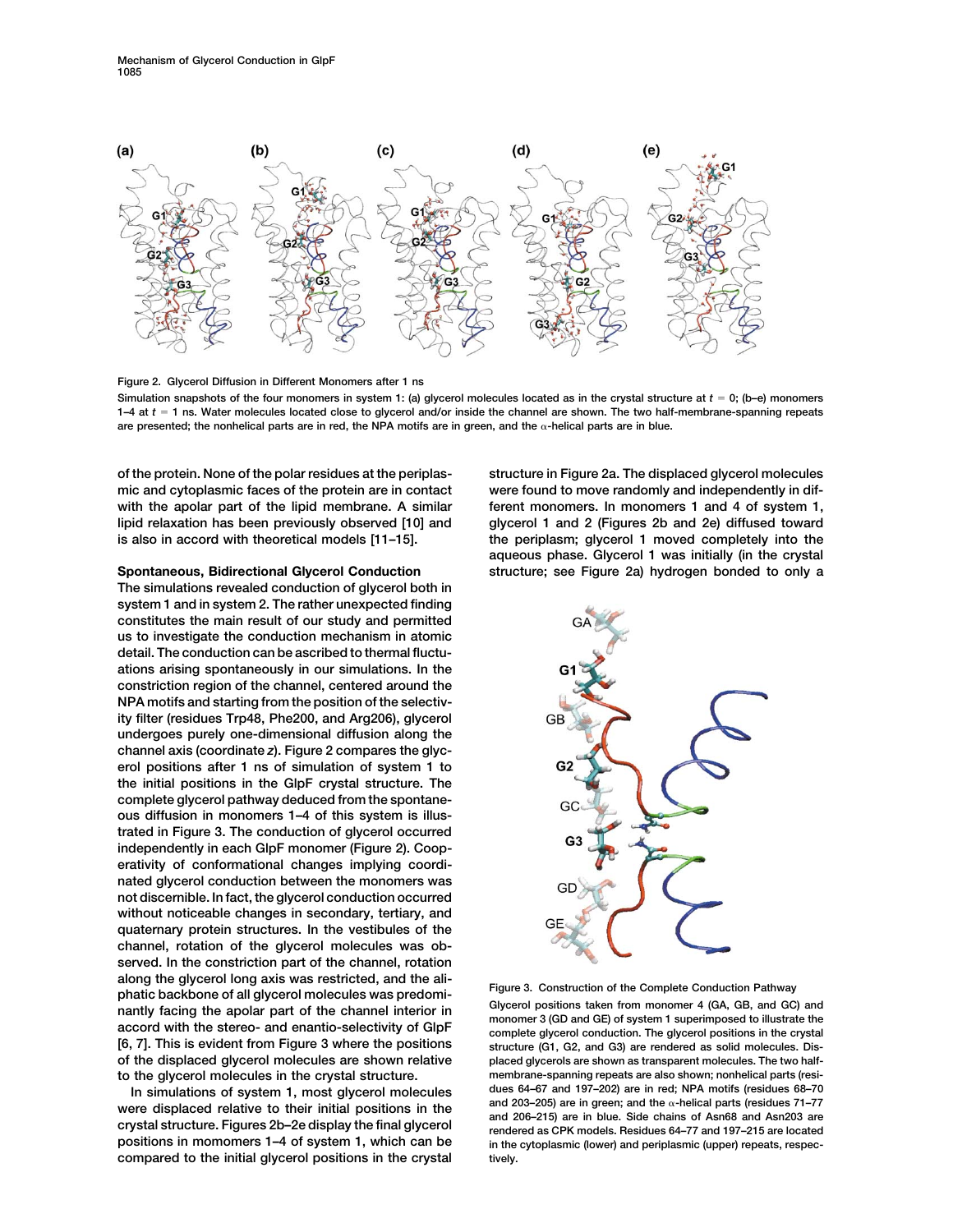

### **Figure 4. Competition of Water and Glycerol for Hydrogen Bonding Sites**

**Two snapshots during the upward conduction of glycerol toward the periplasm (system 1), revealing a water molecule substituting glycerol at the NPA motifs from left to right panel. One can recognize the single-file arrangement of the water and glycerol substrates, as well as the orientation of Asn68:H and Asn203:H pointing toward the passing substrates. During the simulation, water molecules W1 and W2 are located between G2 and G3 in the narrow part of the channel. Shown without hydrogen atoms are the residues in the selectivity filter (Trp48, Phe200, and Arg206) as well as the apolar residues opposing the NPA motifs (Leu21, Ile187, Val52, and Leu159).**

**single residue, Tyr138:O, which is located in the peri- side and remained bound to a site below the NPA region plasmic vestibule of the channel. The rapid diffusion for a significant amount of time (Figure 1d), indicating of this glycerol indicates relatively weak (nonspecific) another site with weak binding. During the simulations, binding of the substrate to GlpF in the periplasmic vesti- the glycerol molecules were nearly continuously inbule. In contrast, glycerol 3 remained closer to its initial volved in one to three hydrogen bonds with protein site located in the region of the two NPA motifs (Figure atoms and water molecules, though the bonding pattern 2b). In the crystal structure, this binding is characterized changed over time. According to our simulations, the** by two hydrogen bonds between glycerol and Asn203:H<sub>8</sub> energy barriers connected with changes of hydrogen **as well as Asn68:H of the two NPA motifs and a third bond patterns can amount only to a few** *kT***, since they hydrogen bond to His66:O [6]. In monomer 2 (Figure 2c), were overcome in periods of less than one nanosecond.** glycerol 1 shifted only slightly, whereas glycerol 2 moved An exception is the binding to the selectivity filter. At **a significant distance toward the periplasm. In mono- this position, glycerol engages in three or more strong mers 3 and 4 (Figures 2d and 2e), all glycerol molecules hydrogen bonds with Trp48:H, Phe200:O, Arg206:H, diffused toward the cytoplasm and periplasm, respec- and Arg206:H. The energetic cost of passage through tively. In monomer 4, the NPA region was completely the selectivity filter, therefore, must be larger than for devoid of glycerols at the end of the simulation. the rest of the channel. The energy barriers to be sur-**

**out of four glycerol molecules moved from their initial significant. We conclude that at least two stable binding positions in the selectivity filter toward the periplasmic sites are present in the channel. vestibule. No glycerol molecules moved completely out The observed bidirectional conduction of both water of the channel. In the fourth monomer, the glycerol mole- and glycerol is in accord with the physiological function cule moved to the region between the two NPA motifs of GlpF, since GlpF dissipates an osmotic gradient and and remained at this position. It is interesting to note also provides nutrition to the cell [8], though the net that the narrowest part of the channel is the selectivity uptake of glycerol by the cell is generally positive. Since filter (Figures 2a and 4). Fu et al. [6] suggested a hydro- the simulations were carried out by using periodic gen bond between Arg206:H and a glycerol oxygen boundary conditions, any deviation from bidirectionality lowers the energy barrier in this region sufficiently to must be ascribed to statistical fluctuations. enable glycerol to pass this restrictive site, which is furthermore defined by the wedging of glycerol between The Role of Water in Glycerol Conduction Trp48 and Phe200 (Figure 4). In system 2, we observed Water molecules were found to be intimate participants long-time population at this site, i.e., the glycerol mole- in the conduction of glycerol. Both water molecules and cules required hundreds of picoseconds (ps) to pass glycerol molecules are observed in the constriction part completely. Nevertheless, at the end of the simulation, of the channel in single file only (Figures 2, 4, and 5). no glycerols were bound anymore to the selectivity filter. The simulations revealed that glycerol molecules are**

**the NPA region. In fact, this site remained the most for hydrogen bonds to the channel interior. The atomic populated one in system 1. The glycerol molecules** radial distribution functions r(O<sub>GlpF</sub> - H<sub>Glycerol</sub>), r(O<sub>H2O</sub> above the NPA site showed a tendency to move toward  $H_{\text{diszero}}$ , and r(H<sub>H2O</sub> - O<sub>Glycero</sub>) all feature their first peaks **the periplasm. Interestingly, in the crystal structure, no at 1.9 A˚ , which is in accord with this observation. By glycerol molecules are located closer to the cytoplasm being close to glycerol, one to three water molecules than at the NPA site. However, we observed in monomer are continuously in a position to substitute glycerol and 3 of system 1 that glycerol 3 approached the cytosolic form hydrogen bonds to the protein (Figures 4 and 5).**

**In system 2, with only one glycerol per monomer, three passed in order to access the NPA site seem to be also**

**Binding of glycerol was also found to be strong in conducted through an inherent competition with water**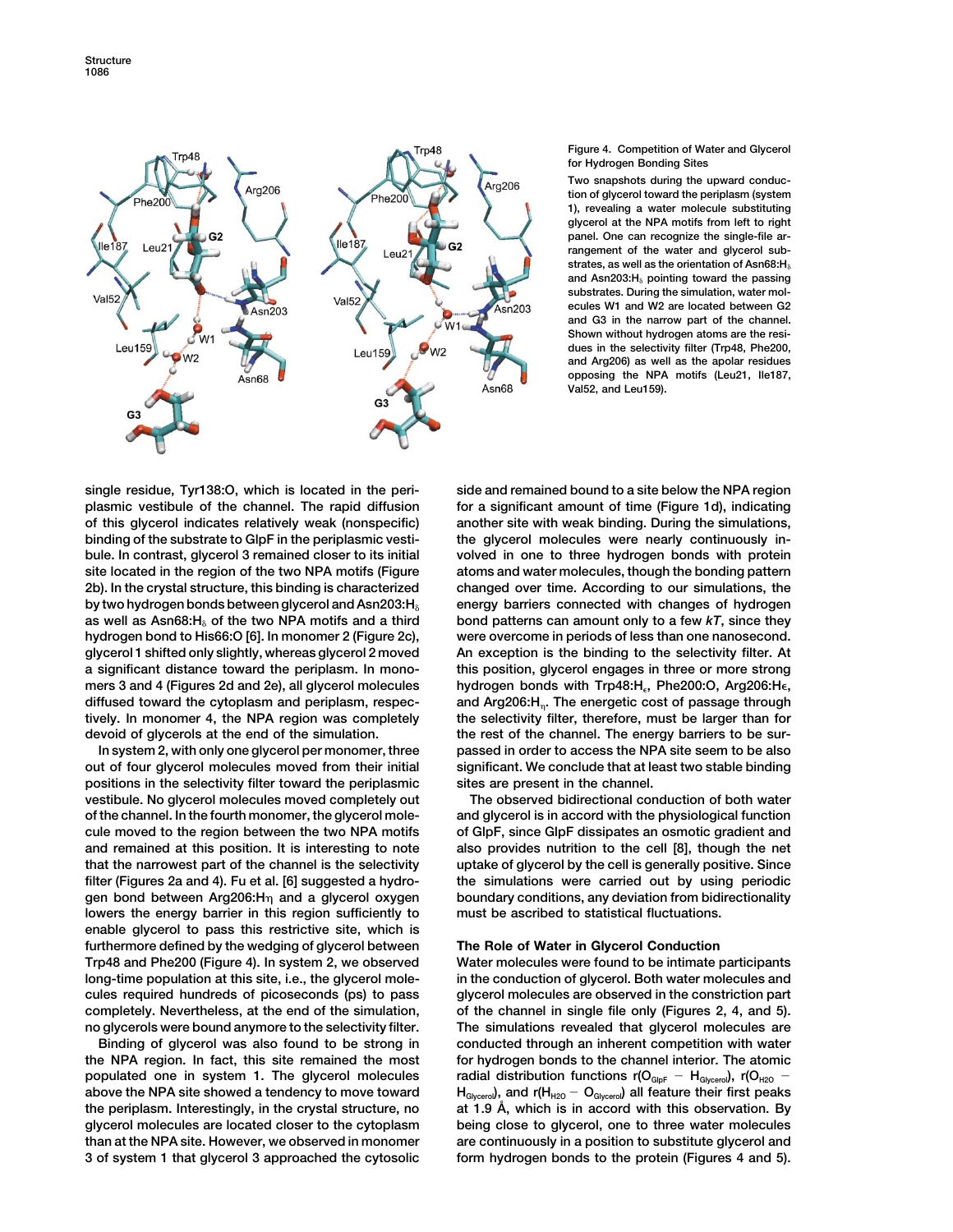

**system 2 (b). Monomers 1–4 are shown in the top left, top right, of picoseconds. The glycerol diffusion in the vestibules bottom left, and bottom right panels, respectively. The constriction region is within**  $-7 \le z \le 18$  Å, (indicated by dashed lines), and the **periplasmic outlet is toward negative** *z* **values. The origin of the channel axis (***z* - **0) was taken at the position of the oxygen atom of Ala201 at each** *t***; the selectivity filter is located about 5.0**  $z < -2.5$  Å.

**Since one to three hydrogen bonds between the same glycerol and GlpF typically are present simultaneously in the constriction part of the channel, the water molecules need to act in a coordinated fashion when substituting glycerol (Figure 5). A coordinated event is of greater energetic cost and less likely to occur than breakage of a single hydrogen bond in accord with glycerol residing at the selectivity filter and at the NPA motifs for longer times than in the vestibules.**

**Details in the dynamics of glycerol-water diffusion in single file are revealed by the time evolution of the** *z* component of their center of mass coordinates,  $z_{com}$ ,<br>which reflects the molecular displacement along the<br>channel axis (Figure 5). Clearly, the time evolution of  $z_{com}$ <br>indicates that diverse diffusion is uncorrelated be **the individual monomers, whereas strongly correlated monomers in system 1.**



**Figure 6. NPA Motifs**

**Central part of the channel involved in four strong hydrogen bonds between the NPA motifs: Asn68:O/Ala7O:HN (lower right), Asn68:H/Met202:O (upper right), Asn203:H/Leu67:O (lower left), and Asn203:HN/Ala205:O (upper left).**

**displacements occur within the same monomer in the** constriction region of the channel,  $-7 \le z \le 18$  Å. For **example, in Figure 5a, glycerols are collectively displaced in monomer 1 at about 350 ps, in monomer 2 at about 500 and 850 ps, in monomer 3 at about 125 and 700 ps, and in monomer 4 at about 200 and 800 ps. The** Figure 5. Correlation of Displacement of Glycerol and Water inside<br>the Channel<br>Time evolution of the z component of the center of mass,  $z_{com}$ , of<br>glycerol (green, blue, and red curves) and of water (black curves)<br>along th



found for the other three monomers in system 2 as well as for all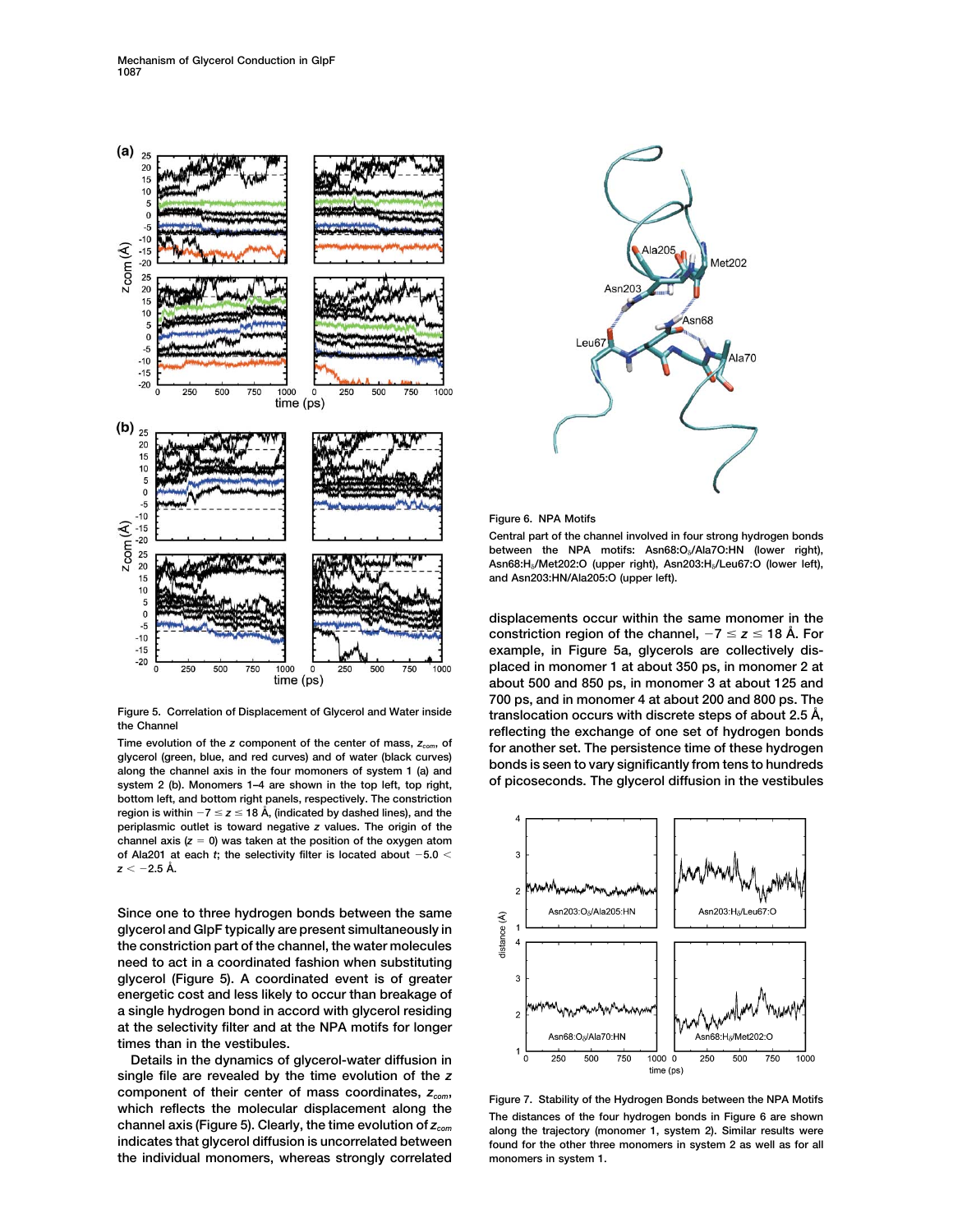| Table 1. Hydrogen Bonding Sites Participating in Conduction |                |                 |               |                |                 |  |
|-------------------------------------------------------------|----------------|-----------------|---------------|----------------|-----------------|--|
| Acceptors                                                   |                |                 | Donors        |                |                 |  |
| Asp130                                                      | $O_{\delta}$   | $-18.6 \pm 0.8$ | Lys33         | H <sub>z</sub> | $-15.7 \pm 0.6$ |  |
| <b>His142</b>                                               | $N_{\delta}$   | $-18.0 \pm 0.4$ | <b>Asn140</b> | $H_{\delta}$   | $-14.3 \pm 0.6$ |  |
| <b>Thr167</b>                                               | $O_{\gamma}$   | $-16.9 \pm 0.3$ | <b>Asn140</b> | <b>HN</b>      | $-11.9 \pm 0.3$ |  |
| <b>His142</b>                                               | N              | $-16.6 \pm 0.3$ | <b>Tyr138</b> | HN             | $-9.8 \pm 0.3$  |  |
| Asn140                                                      | $O_{\delta}$   | $-15.6 \pm 0.4$ | Gln41         | $H_{\epsilon}$ | $-8.1 \pm 0.4$  |  |
| Asn140                                                      | $N_{\delta}$   | $-14.9 \pm 0.5$ | <b>Gly199</b> | <b>HN</b>      | $-6.8 \pm 0.5$  |  |
| Pro139                                                      | o              | $-13.6 \pm 0.3$ | Arg206        | $H_n$          | $-4.9 \pm 0.4$  |  |
| Pro196                                                      | o              | $-11.8 \pm 0.3$ | Arg206        | $H_{\epsilon}$ | $-2.9 \pm 0.4$  |  |
| Pro139                                                      | N              | $-11.7 \pm 0.3$ | Trp48         | $H_{\epsilon}$ | $-0.1 \pm 0.4$  |  |
| Gly133                                                      | o              | $-10.9 \pm 0.5$ | <b>Asn203</b> | <b>HN</b>      | $1.4 \pm 0.2$   |  |
| Leu197                                                      | o              | $-10.4 \pm 0.3$ | <b>Asn203</b> | $H_{\delta}$   | $4.5 \pm 0.4$   |  |
| Gln41                                                       | $O_{\epsilon}$ | $-10.1 \pm 0.4$ | Asn68         | $H_{\delta}$   | $6.4 \pm 0.2$   |  |
| <b>Thr198</b>                                               | o              | $-9.0 \pm 0.5$  | His66         | $H_{\delta}$   | $15.8 \pm 0.3$  |  |
| Ser136                                                      | o              | $-8.8 \pm 0.3$  | <b>His142</b> | $H_{\delta}$   | $17.3 \pm 0.4$  |  |
| <b>Gly195</b>                                               | o              | $-8.5 \pm 0.4$  |               |                |                 |  |
| Gln41                                                       | $N_{\epsilon}$ | $-8.0 \pm 0.4$  |               |                |                 |  |
| <b>Gly199</b>                                               | o              | $-5.6 \pm 0.3$  |               |                |                 |  |
| Trp48                                                       | $N_{\epsilon}$ | $-4.4 \pm 0.3$  |               |                |                 |  |
| <b>Phe200</b>                                               | o              | $-2.6 \pm 0.4$  |               |                |                 |  |
| Ala201                                                      | o              | $0.0 \pm 0.0$   |               |                |                 |  |
| Trp48                                                       | $\circ$        | $1.6 \pm 0.4$   |               |                |                 |  |
| <b>Asn203</b>                                               | $N_{\delta}$   | $4.5 \pm 0.3$   |               |                |                 |  |
| Asn68                                                       | $N_{\delta}$   | $6.1 \pm 0.2$   |               |                |                 |  |
| Leu67                                                       | o              | $7.2 \pm 0.3$   |               |                |                 |  |
| His66                                                       | o              | $10.7 \pm 0.3$  |               |                |                 |  |
| <b>Tyr138</b>                                               | o              | $10.9 \pm 0.5$  |               |                |                 |  |
| Ala65                                                       | $\circ$        | $13.6 \pm 0.4$  |               |                |                 |  |
| His66                                                       | $N_{\delta}$   | $15.1 \pm 0.4$  |               |                |                 |  |
| Gly64                                                       | o              | $16.5 \pm 0.4$  |               |                |                 |  |

**Hydrogen donors and acceptors in GlpF participating in hydrogen bonding to glycerol and water, arranged according to their position along the channel axis,** *z***. Shown in bold are the Asn residues of the NPA motifs, as well as the Trp48, Phe200, and Arg206 residues of the selectivity filter. Average atomic positions and fluctuations (in A˚ ) along** *z* **are listed for monomer 1 of system 1, which is representative for both systems. The average atomic positions are relative to the position of the oxygen atom of Ala201, since this residue is subject to minor fluctuations only (see also Figure 7).**

**(and in bulk) is clearly not correlated with glycerol trans- bic lining of one side of the channel interior, can explain location in the constriction region, where water and glyc- why the protein conducts glycerol, in contrast to, e.g., erol displacements indeed are correlated, in particular, human AQP1 [4, 5]. In fact, during the simulations, the for those water molecules that are located near to (or respective parts of the glycerol and the protein predomibetween) the glycerol molecules. Again, this reflects the nantly faced each other (Figure 3). This would not be competitive nature of the mechanism translocating the the case in AQP1 where the hydrophobic lining of the glycerol and water in single file along the channel. In channel interior is "contaminated" by hydrophilic resiaddition, one can recognize water-water correlated dis- dues, which interact unfavorably with the aliphatic backplacements in Figure 5b, illustrating single-file translo- bone of glycerol. Furthermore, Trp48 and Phe200 of cation of the water molecules in the constriction region the GlpF selectivity filter are replaced by Phe and His of the channel. residues, respectively, in AQP1. These side chains in**

with GlpF, accordingly, is a strict necessity for glycerol tion environment by means of strong hydrophobic dis**conductance. Without this competition, glycerol would persion interactions, since the glycerol backbone cannot move along the channel, and conduction would not not be wedged between these rings as it can be in occur. Water and glycerol are not cotransported to fulfill GlpF. Initial binding of glycerol, therefore, can not be stoichiometric balances; rather, the conduction mecha- accomplished in AQP1, thereby disfavoring glycerol nism is defined by the intrinsic, random competition for transport. the same hydrogen bonds.**

**the channel has been reported for the sugar-conducting tently participate in the conduction process via formamaltoporin, LamB [16–18]. The physiological rationale tion of hydrogen bonds to the substrate. In the crystal for such a site is to extract the metabolite from the structure, Asn68 and Asn203 are confined by four hyenvironment, where it is present in low concentration. drogen bonds: Asn68:O/Ala70:HN, Asn68:H/Met202:O, Asn203:H/Leu67:O, and Asn203:O The presence of a so-called greasy slide [16, 17] in GlpF, /Ala205:HN [6]. These realized through the selectivity filter and the hydropho- hydrogen bonds keep the two half-membrane-spanning**

**The glycerol-water competition for hydrogen bonds AQP1 [4, 5] do not attract glycerol from a low-concentra-**

## **The NPA Motifs**

**The GlpF Selectivity Filter The two opposing NPA motifs are conserved in the AQP** Presence of a high-affinity binding site near one outlet of family [2]. Simulations showed that these motifs consis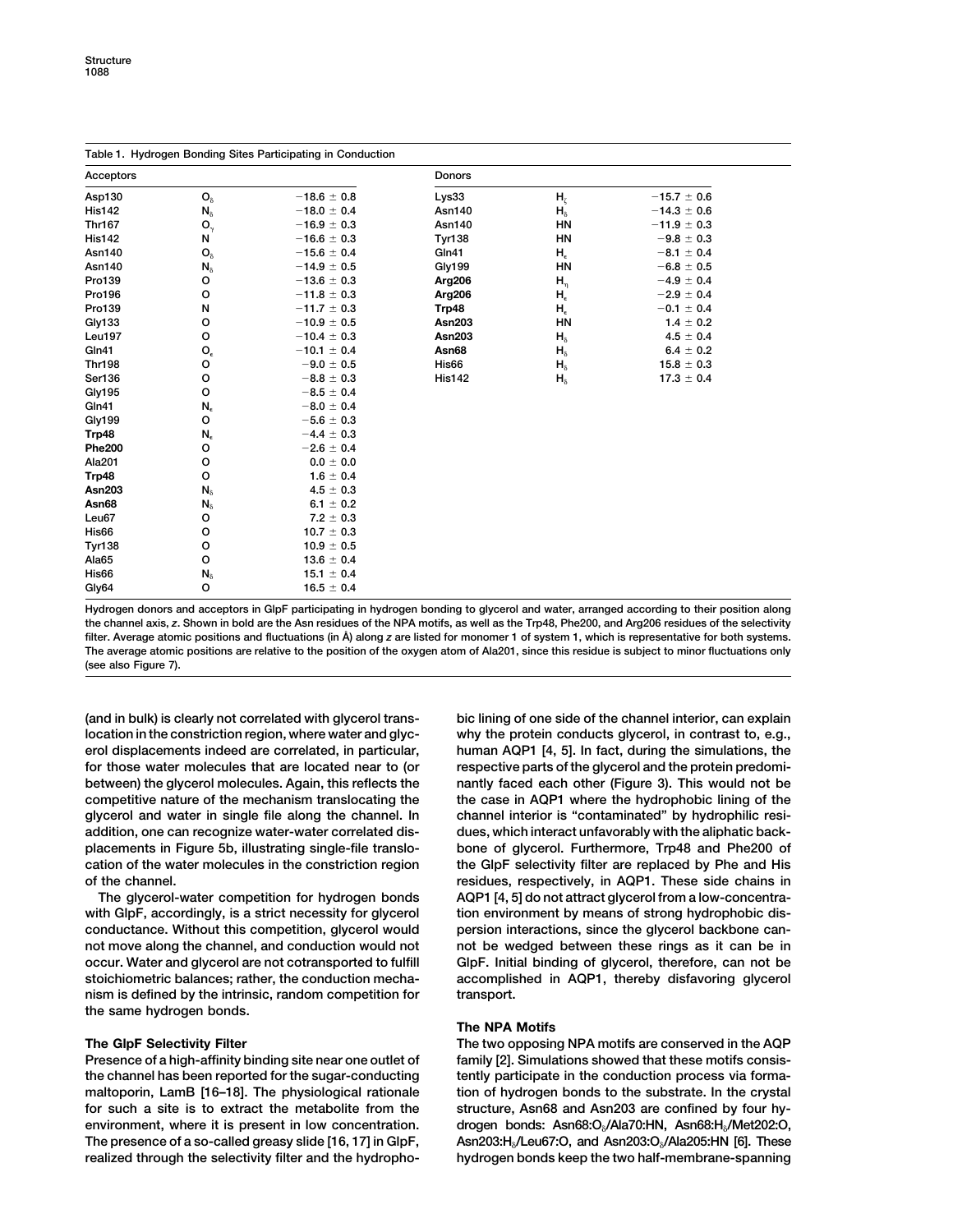**repeats close together in a conformation where the amide groups of Asn68 and Asn203 side chains are oriented almost parallel to each other and parallel to the membrane plane (Figure 6; see also Figure 3); these hydrogen bonds also ensure that in each of the two Asn residues,** Asn68 and Asn203, one of the two H<sub>0</sub>s is facing the **channel and, hence, is available as a hydrogen bond donor to glycerol and water. As shown in Figure 7 and in contrast to the results from molecular dynamics simulations of AQP1 [19], based on the published structure [4], the highly restricted conformation of the NPA motifs is preserved during the simulation, implying that the Hs are permanently available with their hydrogen bond donor capacity. A structure of AQP1 in a revised form [20] also exhibited stable NPA motifs.**

**Being lined up in single file after passing a constriction point 8 A˚ above the quasi-two-fold axis, all substrates entering from the periplasmic side consequently be**come hydrogen bonded to the two exposed H<sub>8</sub>S of **Asn68 and Asn203. This is the case also when the substrates pass the NPA motifs from the cytoplasmic side, since a single file is formed here as well (Figures 4 and 5). No hydrogen bond can be formed to the nonpolar Figure 8. Secondary Structure and Glycerol Conduction residues opposing the NPA motifs. Mutations to polar The curve-linear (spiral) pathway of glycerol conduction as estabresidues at this position could possibly form hydrogen lished by backbone oxygen atoms of residues 64–66 and 199–201 bonds with the substrate, which might then alter the in lower and upper half-membrane-spanning repeats, respectively.**

**residues and glycerol vary from tens to hundreds of half-membrane-spanning repeats (blue; residues 71–78 and 206– picoseconds (Figure 5). For system 1, we compiled all 214), and the side-chains of Asn68 and Asn203. Snapshots of four** GlpF hydrogen donor/acceptor atoms that were found<br>during the simulation within hydrogen bonding distance<br> $(\leq 3.0 \text{ Å})$  to the donor/acceptor atoms of glycerol (Table<br> $(\leq 3.0 \text{ Å})$  to the donor/acceptor atoms of glycero **1). Strikingly, Table 1 reveals several backbone oxygen tions are less specific (as illustrated by the top glycerol). atoms involved in the conduction. These atoms are mainly located in the nonhelical parts of the two conserved half-membrane-spanning repeats. Together, these atoms and Leu67:HN in the cytoplasmic repeat. Hydrogen bonds trace out a curve-linear (spiral) pathway inside the chan- between glycerol oxygen atoms and protein are prenel along which glycerol and water molecules are con- dominant in the region of the NPA motifs (Asn68:H and Asn203:H ducted (Figure 8, see also Figure 3). Adoption of this ) as well as at the selectivity filter (Arg206:H characteristic, nonhelical secondary structure over ap- and Arg206:H). Table 1 reveals that, apart from those proximately half of each half-membrane-spanning re- hydrogens, relatively few side chain atoms come within peat effectively provides a set of permanent hydrogen hydrogen bonding distance to glycerol. acceptors subject to only minor fluctuations along the The KcsA potassium channel has a secondary strucchannel axis. In fact, atomic fluctuations along the chan- ture in its cytoplasmic part that is similar to the channel nel axis in general are small. One may recognize that in GlpF; four half-membrane-spanning repeats together the atomic fluctuations are of equal magnitude in the form a hydrogen bonding funnel where the hydrated ion periplasmic (***z* **5.3 A˚ ) and cytoplasmic (***z* **5.3 A˚ ) parts enters [21–23]. The water molecules around the ion can of the channel, in contrast to the fluctuations observed form hydrogen bonds with the exposed donor/acceptor for, e.g., the KcsA channel [21]. atoms along the funnel and gradually become stripped**

**left unaltered during the simulation, in accord with our of the channel at the center of the membrane [22]. observation that the glycerol conduction does not involve significant protein conformational changes (see Conformational Responses to Glycerol Passage**



Selectivity of the channel.<br>
seen to stabilize the conformation of the NPA motifs (see Figure 6<br>
seen to stabilize the conformation of the NPA motifs (see Figure 6 **and Table 1). This peculiar secondary structure of the repeats is** stabilized by hydrogen bonds from Glu14:O<sub>e</sub> atoms to His 66:HN and **A Curve-Linear Conduction Pathway Leu67:HN, and from Glu152:O atoms to Ala201:HN and Met202:HN.** Also shown are the NPA motifs (green), the  $\alpha$ -helical parts of the

**This critical part of the secondary structure is clearly off before the ion is delivered to the constriction point**

**below). The nonhelical parts of the half-membrane- The conformational response of GlpF to glycerol con**spanning repeats are fixed via two Glu residues (14 and duction can be directly examined by comparing the root-**152) that each form two hydrogen bonds to two back- mean-square deviation (rmsd) between the crystal and** bone atoms in the repeats; Glu152: $O\epsilon$  forms hydrogen simulated structures (Figure 9). The rmsds of the  $C_{\alpha}$ **bonds to Ala201:HN and Met202:HN in the periplasmic atoms of the tetramer (Figure 9a, I and II) is just above repeat, and Glu14 forms hydrogen bonds to His66:HN 1.0 A˚ in both systems, which is 0.5–2.0 A˚ lower than the**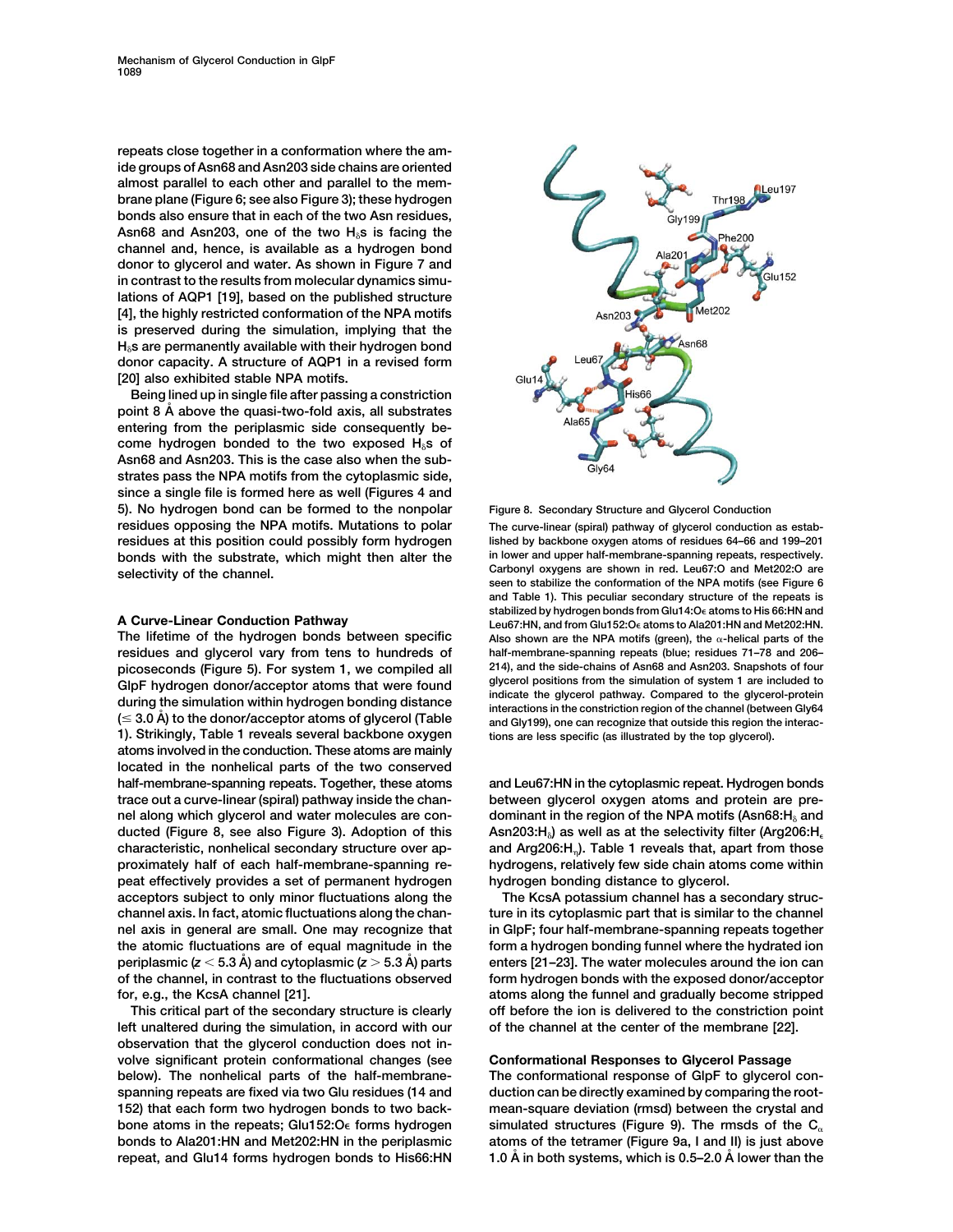

**Figure 9. Conformational Stability of GlpF**

**(a) Root-mean-square deviation (rmsd) of the GlpF tetramer in system 1 (I), system 2 (II), channel interior of system 1 (III), and channel interior of system 2 (IV). Rmsd of the GlpF monomers in system 1 (b) and system 2 (c). Color-coding of the individual entries is as in (a). Rmsd of the GlpF residues in Table 1 (T1) and rmsd of the selectivity filter (SF) only are shown for system 1 (d) and system 2 (e). In determining the rmsd values, the structures along the trajectories were least squares fitted to the initial (X-ray) structure.**

**rmsd typically observed in molecular dynamics simula- very slight conformational changes are accompanying tions of proteins. Even after the inclusion of side chains, glycerol conduction. In the monomers, the rmsds of C chain movements. For the residues lining the channel (Figures 9b and 9c). These rmsds are clearly uncorreinterior along the constriction region, the rmsds are even lated, in accord with the absence of cooperativity belower (Figure 9a, III and IV), again reflecting that only tween monomers with regard to glycerol conduction**

atoms and those of backbone atoms hardly exceed 1.0  $\AA$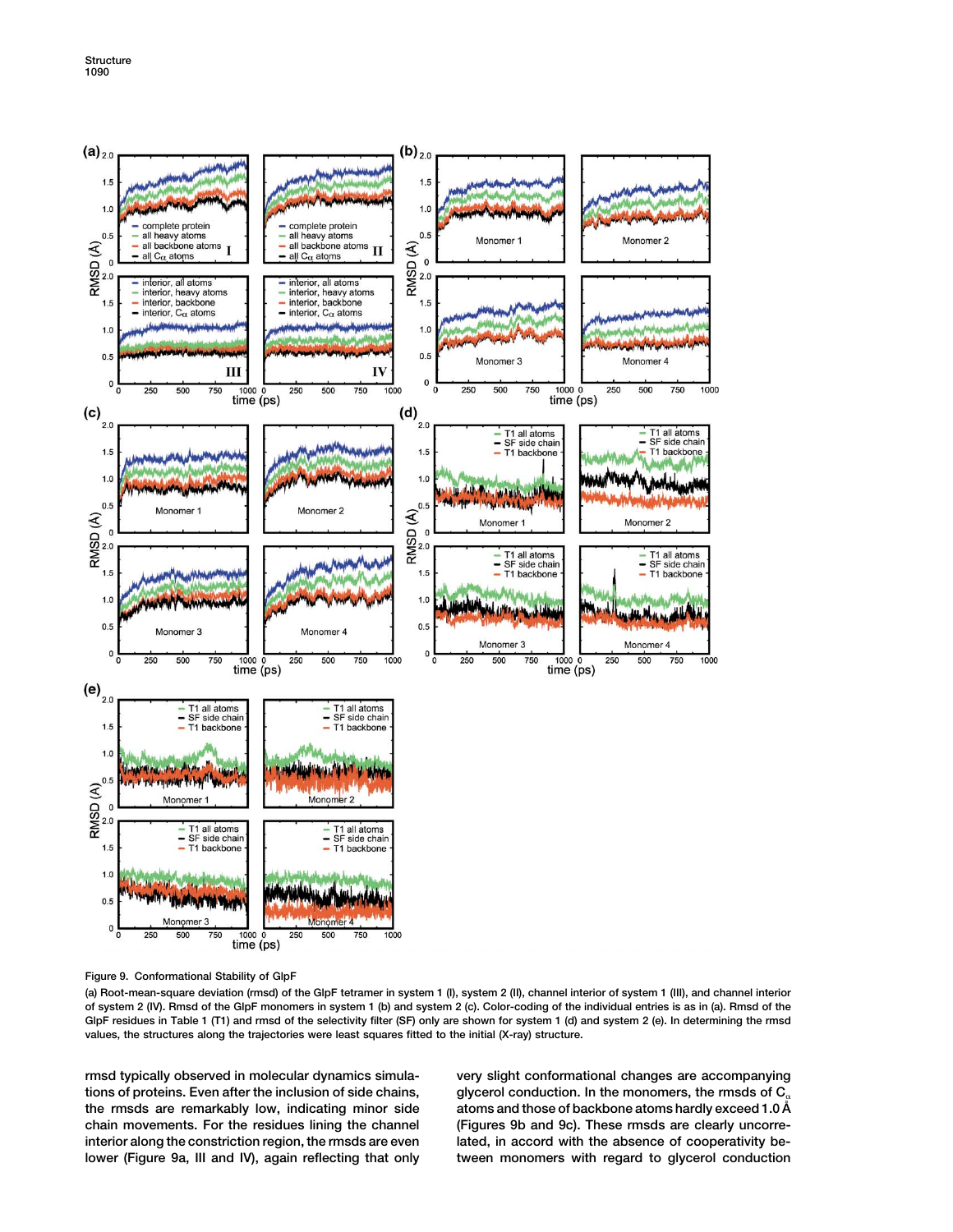**(Figure 5). The differences between rmsd of the tetramer tics that would be in keeping with the fact that water is and the monomers are small, e.g., less than 0.2 A˚ for present in high concentration, and a funnel is therefore**  $C<sub>a</sub>$  atoms. Focusing on the residues listed in Table 1, not needed. We also note that in the tetrameric form **one finds slight conformational changes; for example, several carbonyl oxygen atoms are exposed toward the the conformational changes of the selectivity filter re- periplasm, increasing the GlpF-glycerol contact area. gion is comparable to the average conformational change of the other atoms involved in the glycerol con- Biological Implications duction (Figures 9d and 9e).**

**ity filter (Figure 1); in monomer 1, glycerol diffuses during gation on the high-resolution X-ray structure of the** *E.* **the simulation out of the filter toward the cytoplasm,** *coli* **glycerol facilitator GlpF. The results provide fundawhereas in monomers 2, 3, and 4, it diffuses toward mental insight into the mechanism of glycerol and water the periplasm (Figure 5). By combining the individual conduction in aquaporins. The conduction mechanism displacements of glycerol in monomer 1 and in one of identified explains the peculiar secondary structure of the other monomers, a complete glycerol passage GlpF that exposes backbone carbonyl oxygen atoms through the selectivity filter can be reconstructed. At to the interior of the channel, defining a curve-linear the beginning and at the end of the passage events, conduction pathway. Considering the conservation of glycerol has neither hydrogen bonding nor dispersion this secondary structure in the aquaporin family, we interactions with the filter. We monitored the average suggest that the conduction mechanism reported here** and rmsd values of the dihedral angle  $\angle C_{\alpha}$ -C<sub>R</sub>-C<sub>R</sub>-C<sub>R</sub> applies to the whole aquaporin family. **capturing the conformational changes of the side chains The mechanism of glycerol conduction in GlpF was of Trp48 and Phe200 during this glycerol passage; the deduced from spontaneous displacement of glycerol values are**  $98.6^{\circ} \pm 13.0^{\circ}$  **and**  $-74.8^{\circ} \pm 9.0^{\circ}$  **for Trp48 and molecules, which was found to occur due to thermal Phe200, respectively. Recalling that Phe200 exposes fluctuations on the nanosecond timescale. Glycerol is** its carbonyl oxygen as part of the glycerol-conducting conducted by a mechanism driven by an inherent com**pathway (Table 1), whereas Trp48 is donated from the petition between water and glycerol for hydrogen bonds adjacent transmembrane helix (M2), it is not surprising with specific residues in GlpF. Accordingly, water is that the side chain of Phe200 is subject to less fluctua- strictly required for glycerol transport at physiological tion. Again, these conformational changes are modest glycerol concentrations, but there is no reason that warelative to the crystal structure (103.5 and 59.6). ter should be stoichiometrically cotransported; rather,**

**conformational changes in the secondary, tertiary, and nism in a stochastic manner. quaternary structures in clear accord with the trans- The conduction takes place amid only very minor conmembrane helices being packed in an almost optimal formational changes of the protein. The two conserved manner [6]. A slight tilt of the outer transmembrane helix NPA motifs of GlpF are consistently hydrogen bonded, M4 [6] was visually recognized in both systems, which and no substrate passes the motifs without hydrogen most likely is due to a slight relaxation from the crystal bonding to the asparagine side chains of these motifs. structure due to altered packing constraints and the Any mutation that would alter the conformation of the altered environment. NPA motifs or compete for hydrogen bonds may affect**

**It has been speculated that the central pore is an ion point mutation studies. or water channel [2, 6]. However, no widening of the central hydrophobic pore formed by the four monomers Experimental Procedures in the tetrameric structure was observed in the simula**tions. Furthermore, no water molecules were found to<br>diffuse through the pore. It is unlikely that any charged<br>diffuse through the pore. It is unlikely that any charged<br>Research Collaboratory for Structural Bioinformatics **substrate or ion could pass this pore without a signifi- Data Bank (PDB) [24], PDB entry code 1FX8. Atoms of Arg257 absent cant conformational change that has not been observed. from the X-ray structure [6] were added with Insight II [25]. Hydrogen It appears more likely that metal ion(s), which may be atoms were added to the monomer with XPLOR [26]. The tetrameric** present in the central pore, facilitate assembly of the<br>tetramer [8]; in fact, the presence of Mg<sup>2+</sup> was found to<br>increase the fraction of tetrameric GlpF, but the ion<br> $303$ , all being oxygen atoms of water molecules, we

**provides a funnel-like shape exposed toward the peri- might be present [6]; however, since no ions are deposited with the** plasm that may help capture and funnel glycerol into<br>the channels. Regarding the lower concentration of glyc-<br>erol in the periplasm as compared to water, such a<br>funnel mechanism might be of fundamental significance.<br>the i **funnel mechanism might be of fundamental significance. could be inserted. In this procedure, the interaction energy between**

**In system 2, glycerol is initially located in the selectiv- We have reported the first molecular dynamics investi-**

**Altogether, these findings consistently indicate minor the presence of water is part of the conduction mecha-**

**the profound selectivity of the channel. This observation might be relevant in regard to clinical disorders known Tetrameric Form and Ion Conductance to originate from defective AQPs [2], as well as in regard through Central Pore to further investigations of the AQP selectivity through**

**seems not to be required for conformational stability. in the transformation but were added after the tetramer was con-**It can be recognized that the tetrameric form of GlpF structed. These atoms are located at the position where two Mg<sup>2</sup><sup>1</sup>

the water molecules introduced by DOWSER and the rest of the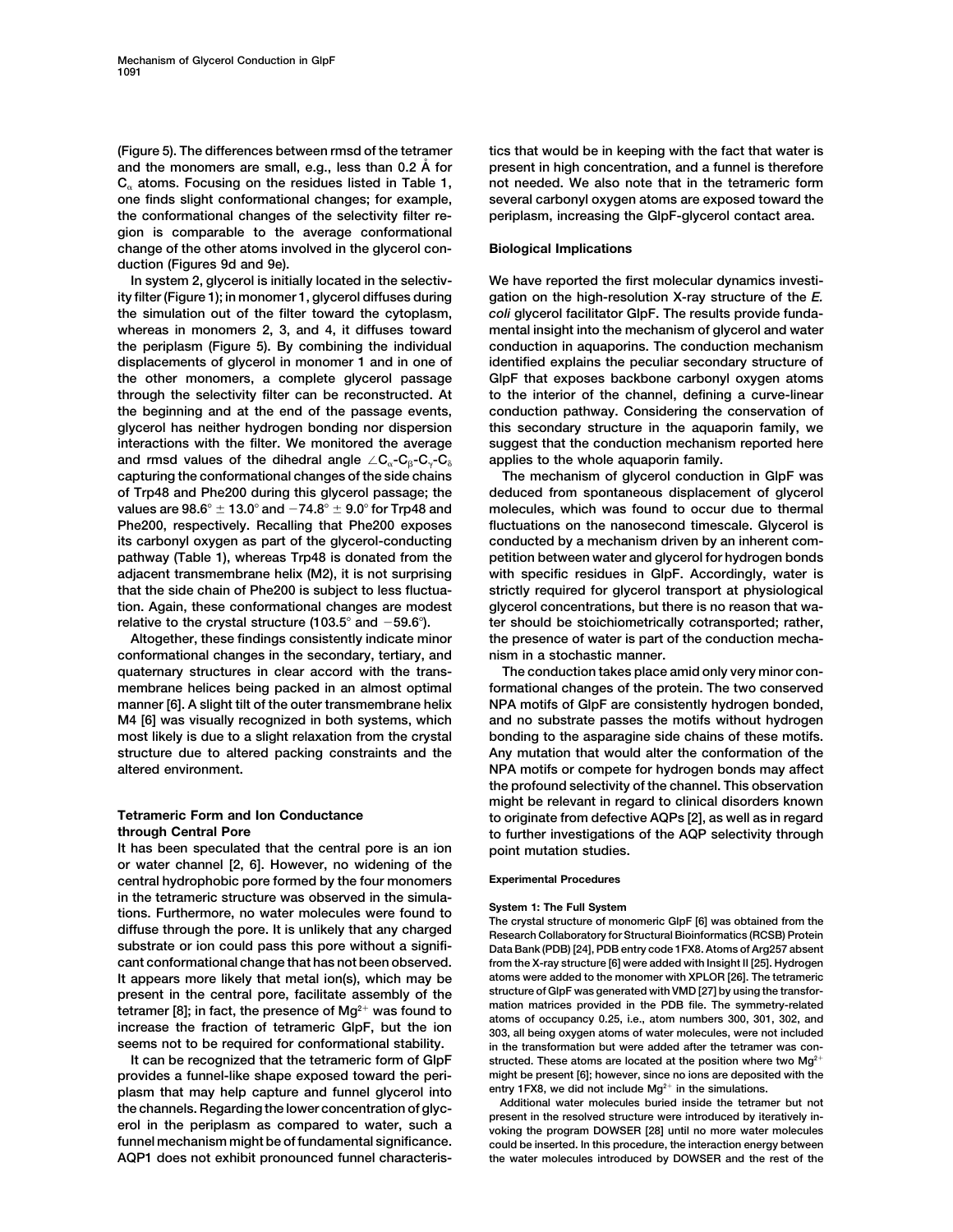**system is evaluated. According to an energy threshold of 12 kcal/ System 2 was minimized for 650 steps and equilibrated for 100 mol, it was determined whether the introduced water molecule was ps while fixing the protein and glycerol. The configuration of lipid added to the tetramer, whereas only a few were added inside the fixed protein, crystal water, and glycerol, see above), was used to**

**models well the** *E. coli* **membrane [9]. Initially, 480 POPE lipids, all in were done prior to 1 ns of NPT simulation using the protocol outlined** *cis* **conformation (16:0/18:1c9), were placed on a regular hexagonal above.** lattice with a lattice vector of 8.1 Å. The membrane plane was taken Molecular dynamics simulations were carried out on 128 proces**parallel to the** *xy* **plane, the membrane normal being along the** *z* **sors (Compaq Alpha ES40, four processors per node) of the Teradirection. To position GlpF into the membrane, the tetramer, includ- scale Computing System (TCS1) at the Pittsburgh Supercomputing ing resolved and added water molecules, and the membrane were Center, and on a local 32 processor Linux (Athlon) cluster. The time centered at the Cartesian origin. The location of tyrosine residues required for 1 ns simulation was 3 and 10 days on these platforms, was used to adjust the normal position of the membrane relative to respectively. GlpF. The thickness of the membrane, measured by the vertical P-P** separation ( $d_{P-P}$ ) between the two monolayers, was separately **Analysis adjusted according to the proposed midmembrane residues (Thr18, The protein-substrate atomic radial distribution functions were cal-Thr156, Gly49, Asn68, Pro69, Ala70, Gly96, Gly184, and Gly243) [6]. culated by using the exposed carbonyl atoms of the residues 64–67 From this adjustment, equal distances from the lipid head groups and 198–202 (Table 1) along with glycerol and water. Because the to the above residues resulted, ensuring that the proposed hy- spatial arrangement of the substrate molecules is linear (single file, drophobic part of the protein [6] was embedded by the hydrophobic Figure 5), no radial normalization was invoked. The functions were visual inspection in VMD [27], lipids overlapping with the protein tive monomer was chosen.**

**20 A˚ ellipsoidal solvation shell around the membrane and the outer, mass,** *zcom***, of glycerol and water, defined relative to the position periodic box, based on the positions of the nitrogen atoms of the molecules initially located within 7** *z* **18 A˚ were included. ethanolamine head groups of the lipids, was cut out. In the resulting GlpF residues that could hydrogen bond to glycerol and water** periodic box, all water molecules that were located inside the hy-<br>during conduction were identified by calculating the distances be-<br>tween the oxygen/hydrogen atoms in the glycerol hydroxyl groups

drophobic part of the membrane were removed.<br>The initial dimensions of the full system were the oxygen/hydrogen atoms in the glycerol hydroxyl groups<br>The initial dimensions of the full system were 122.0 Å, 112.7 Å, and<br>di

and the CHARMm 27 parameter set [31, 32] were used. Parameters<br>for glycerol were taken from the same parameter set. Initially, the<br>system was minimized for 1700 conjugate gradient steping the protein, glycerol, and crystal **ps<sup>1</sup> and a piston period of 100 fs. After the 200 ps equilibration period, the system was subjected to 200 conjugate gradient minimi- Acknowledgments zation steps now releasing all fixed atoms. The full system was then** equilibrated under the same conditions as above for 1 ns, saving<br>coordinates at every 0.25 ps. The particle mesh Ewald method (PME)<br>was used for the computation of the electrostatics without cutoff<br>[34]. The grid spacing w

**A system retaining only the middle glycerol molecule of each mono- Revised: September 11, 2001** mer was prepared by removing the two outer glycerol molecules of **the crystal structure. The program DOWSER [28] was then used to replace the removed glycerol molecules by water. The crystal References structure of a single monomer and the crystal water were taken into account in these calculations. Two water molecules replaced the 1. Preston, G.M., Piazza-Carroll, P., Guggino, W.B., and Agre, P. glycerol molecule nearest the periplasm, and one water molecule (1992). Appearance of water channels in** *xenopus oocytes* **exreplaced the glycerol nearest the cytoplasm. All three water mole- pressing red cell chip28 water channel. Science** *256***, 385–387. cules were located so close to the two removed glycerol molecules 2. Borgnia, M., Nielsen, S., Engel, A., and Agre, P. (1999). Cellular that they substituted the hydrogen bonds formerly formed between and molecular biology of the aquaporin water channels. Annu. protein and glycerol. Rev. Biochem.** *68***, 425–458.**

and bulk water, equilibrated earlier over 200 ps (in system 1 for **channel. constitute the total system. After 100 ps of equilibration, the protein For the lipid membrane, POPE lipids were used, since this lipid and glycerol molecules were released, and 700 steps of minimization**

**part of the membrane only, with** *dP-P* **initially measuring 39.6 A˚ . Upon averaged over the last 500 ps of the simulation, and one representa-**

To monitor the translocation of glycerol and water through the **The program SOLVATE [29] was subsequently used to add a channel, the time evolution of the** *z* **component of the center of** of the oxygen atom of Ala201, was monitored. Only those water

**System 2: One Glycerol per Monomer Received: June 7, 2001**<br>A system retaining only the middle glycerol molecule of each mono- Revised: September 11, 2001

- 
-